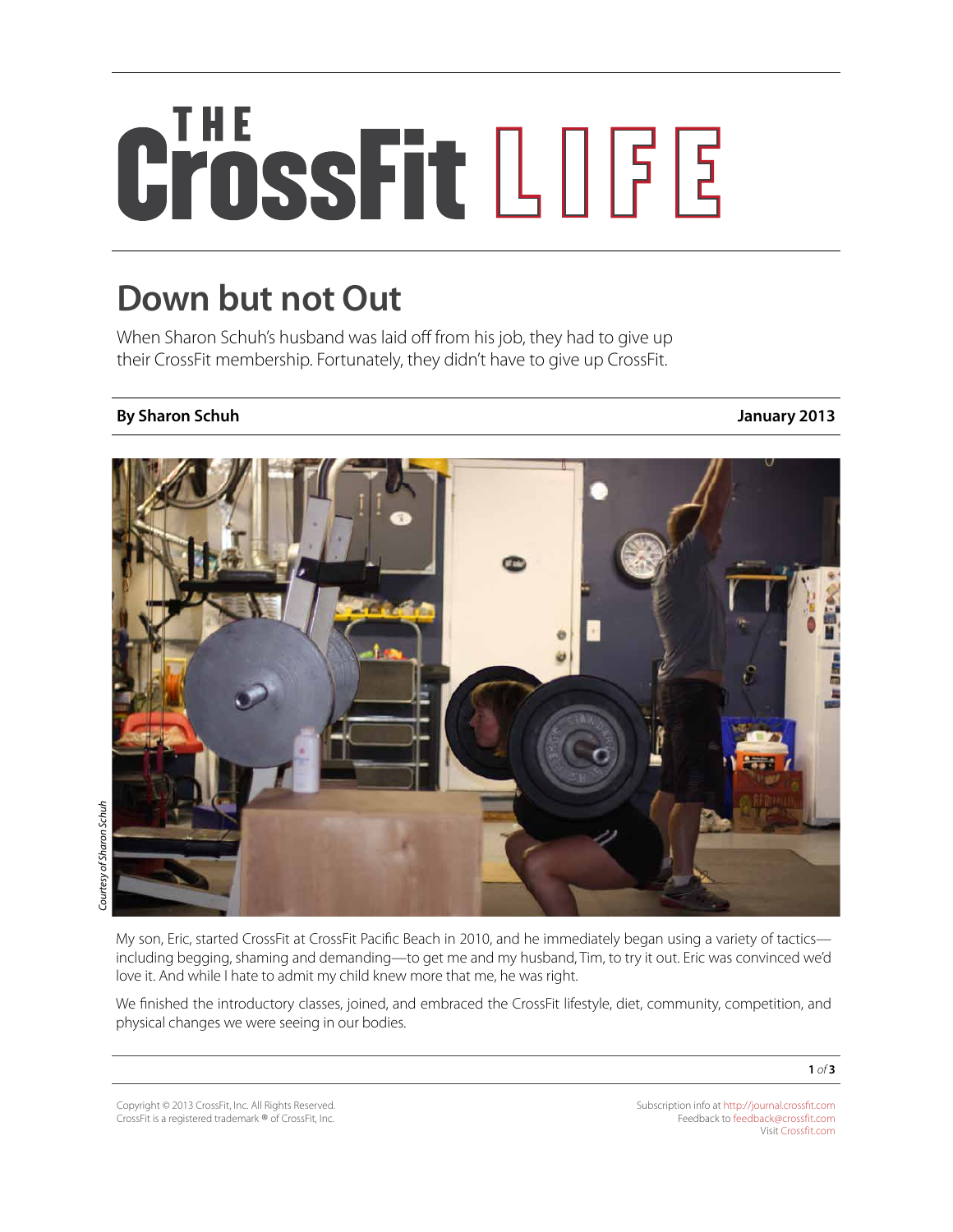

*The beauty of CrossFit is in its simplicity, and the garage gym is an important part of CrossFit culture.*

I had such a love/hate relationship with CrossFit. I was always nervous before each workout, always intimidated, but that high I got after each workout was so addicting. I loved working toward a common goal each night with a group of people who were so supportive and genuinely excited for each new PR and milestone I achieved.

My son had started a new life outside the family home with his new apartment and new friends, and now Tim and I were able to be a small part of that through CrossFit. We were able to get to know his friends in and out of the gym, take pride in the lifestyle choices he was making and, in a wonderful turn of events, learn from our son. We found a better way of working out, a better way of eating and a better way to incorporate fitness into our everyday life.

After eight months of working out at CrossFit PB, Tim was laid off and we had to give up our CrossFit memberships. We vowed to keep up with the workouts; we were both so thrilled with the changes we were seeing in our bodies and overall fitness. And one of the best things about CrossFit is having the WODs available online and being able to scale them not just to your ability but, in our case, to our equipment. Tim had the typical metal weight set and bench as well as a set of dumbbells and a free-standing pull-up tower. Our garage floor had already been covered with rubber mats.

Our first purchase was a second barbell. We found one at a sports-equipment resale store for \$75. This would enable us to perform the WODs together. Part of what we loved about CrossFit was the competition, and, luckily for us, Tim and I are very competitive with each other.

Bumper plates are expensive, but let's face it: there is something fun about being able to drop the weights. Not to mention Tim had some concerns about me dropping the metal weights on his epoxy concrete floor, even if it was covered in rubber. We bought a pair of 10-lb. bumper plates at Amazon for \$35 each and used them with the metal weights.

Copyright © 2013 CrossFit, Inc. All Rights Reserved. CrossFit is a registered trademark ® of CrossFit, Inc.

Subscription info at <http://journal.crossfit.com> Feedback to [feedback@crossfit.com](mailto:feedback@crossfit.com) Visit [Crossfit.com](http://crossfit.com/)